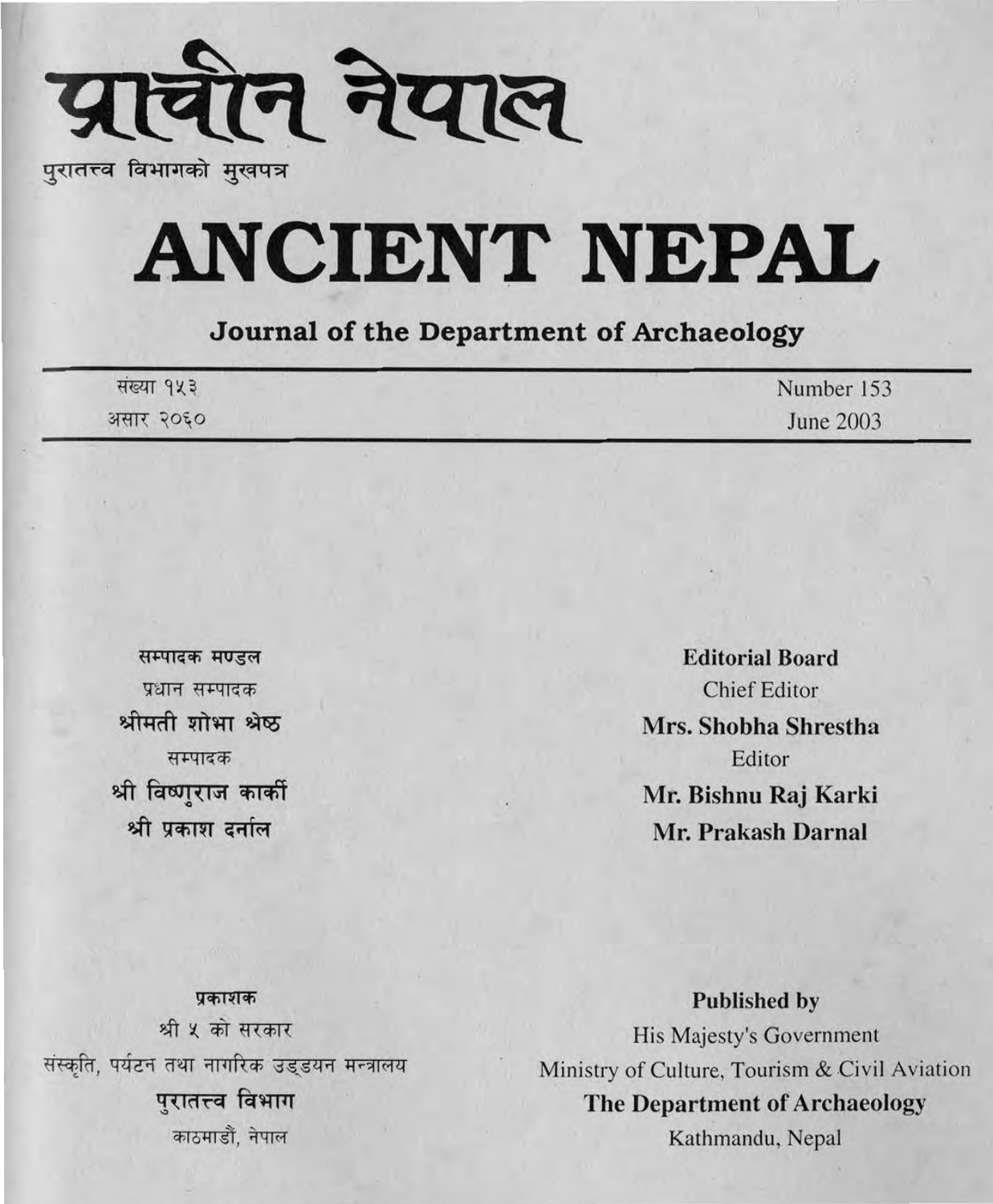

## प्राचीन नेपाल **ANCIENT NEPAL**

|              | Number 153 |
|--------------|------------|
| 5050<br>असार | June 2003  |



经审查

**Editorial Board**  Chief Editor **Mrs. Shobha Shrestha**  Editor **Mr. Bishnu Raj Karki Mr. Prakash Darnal**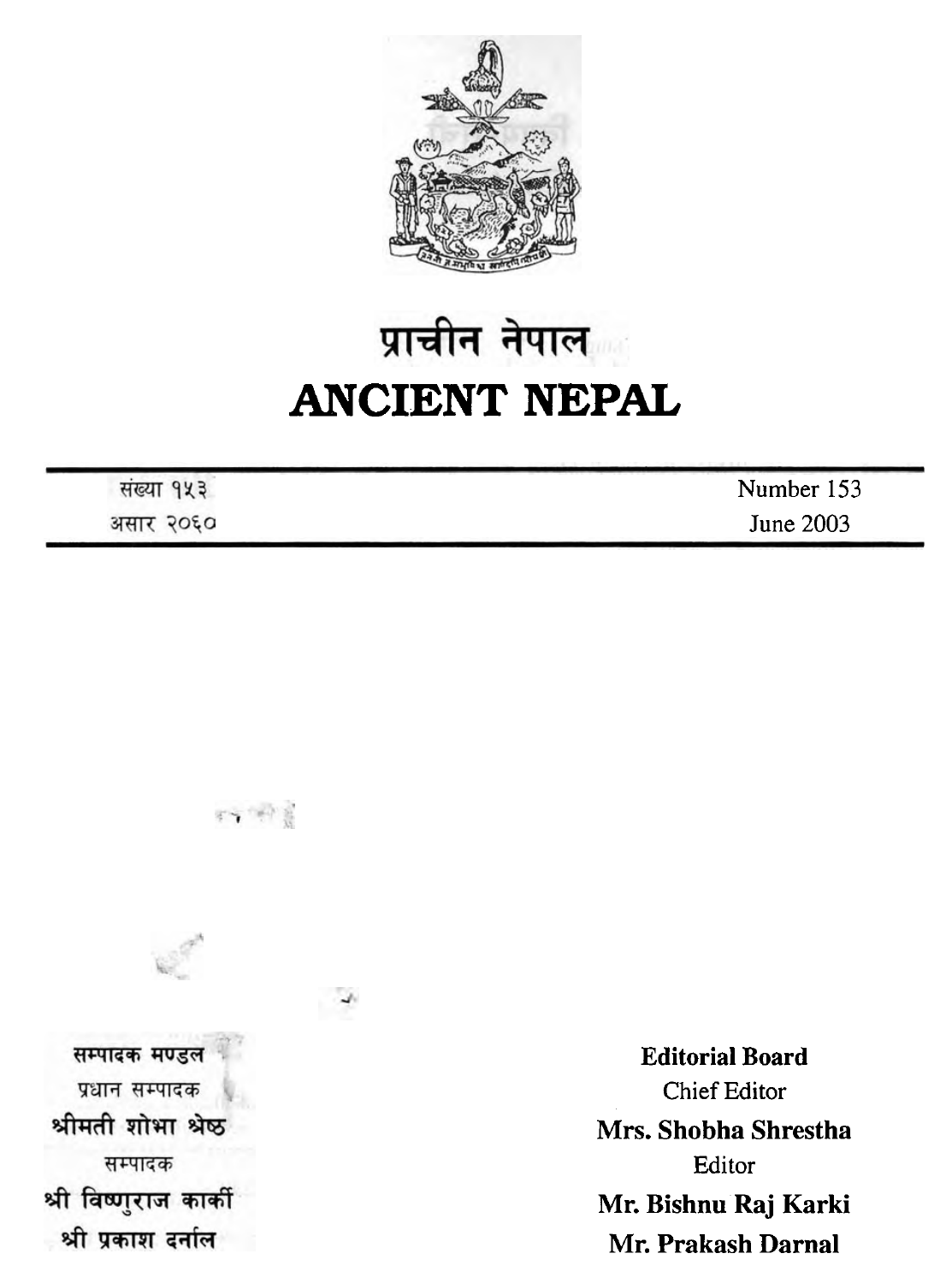### विषय-सूची **Contents**

**Page** 

पृष्ठ

| Petroglyphs and Abandoned sites in Mustang   |             |
|----------------------------------------------|-------------|
| a Unique Source for Research                 |             |
| in Cultural History and Historical Geography |             |
| -PD Dr. Perdita Pohle                        | <u>1-14</u> |
| The Sinja Valley Excavation in 2000 A.D.     |             |
| -Christopher Evans & David Gibson            |             |
| with U. Acharya, T. Harward & R. Kunwar      | 15-42       |

#### नेपाली खण्ड **Nepali Section**

| संवत् ४०७ को विमल संघको शिवलिङ्ग र त्यसमा अंकित दरूस्त अभिलेख           |  |
|-------------------------------------------------------------------------|--|
| –श्याम सुन्दर राजवंशी                                                   |  |
| Samvat 407 of Bimal Sangh's Shiva Linga & the Exact Inscription on it   |  |
| - Shyam Sundar Rajbanshi                                                |  |
| प्रधानमन्त्री जंगबहादुर राणाका समयको नेपाल-भोट युद्धको ऐतिहासिक सामग्री |  |
| The Historical Materials of Nepal-Tibetan war during the Time of        |  |
| Janga Bahadur Rana                                                      |  |
| - National Archives, Nepal                                              |  |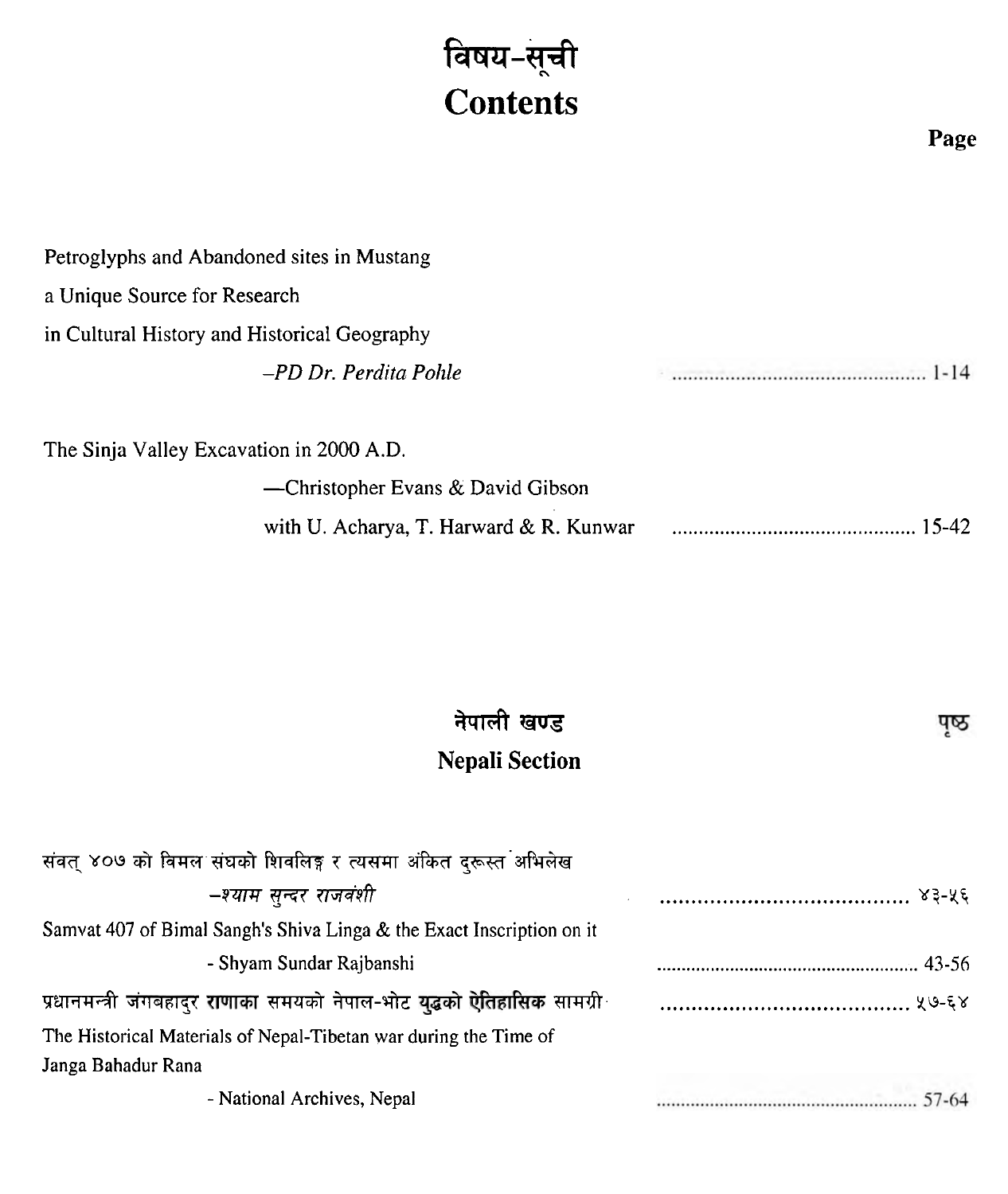प्राप्ति स्थानः साफा प्रकाशन पुल्चोक, ललितपुर

मूल्य रू. ५०/-

To be had of: Sajha Prakashan Pulchok, Lalitpur

Price Rs. 50/-

Printed at: MS Offset Press, Balaju, Kathmandu, Nepal, Tel: 4353541, 4355316